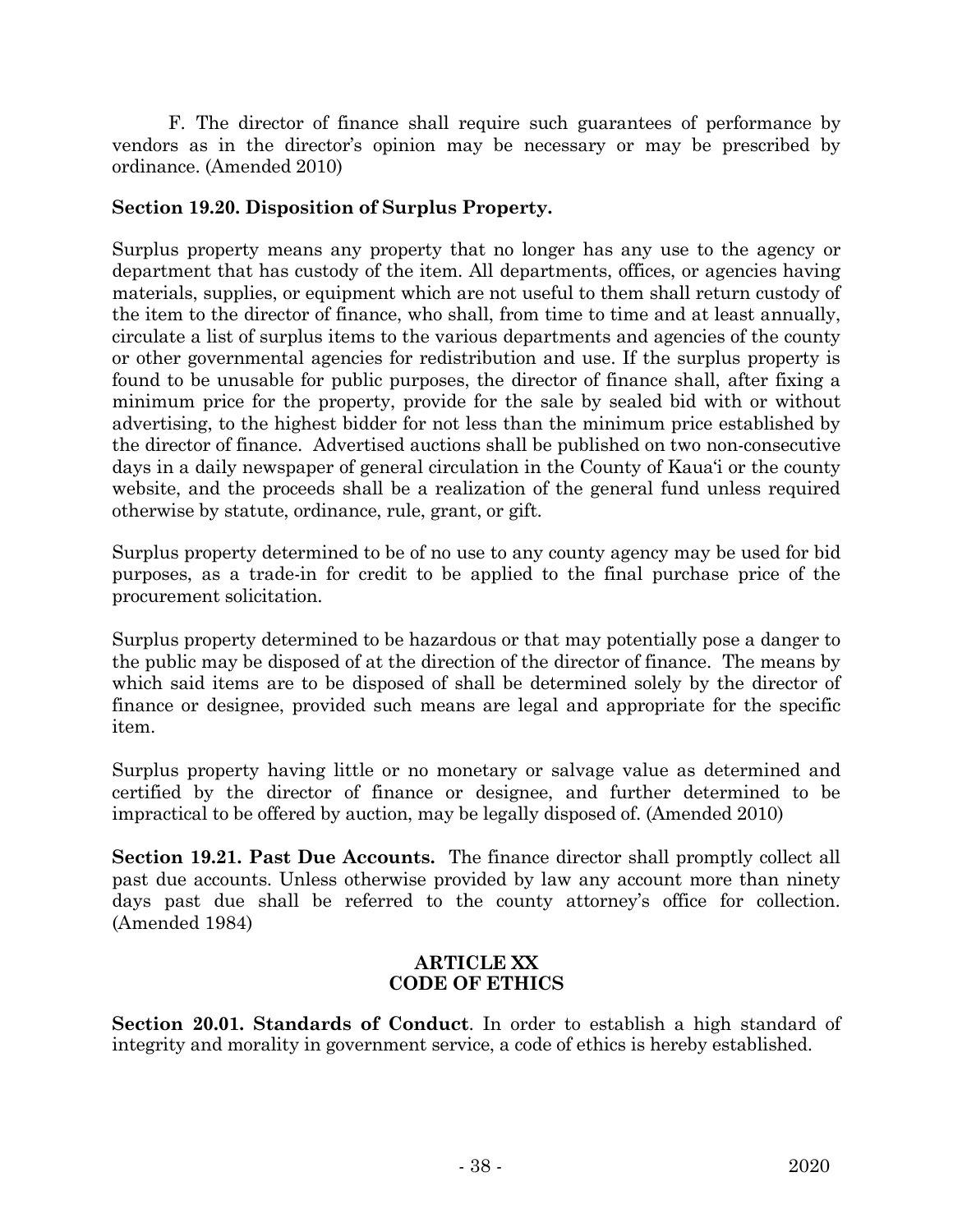Section 20.02. No officer or employee of the county shall:

A. Solicit, accept, or receive, directly or indirectly, any gift, whether in the form of money, service, loan, travel, entertainment, hospitality, thing, or promise, or in any other form, under circumstances in which it can reasonably be inferred that the gift is intended to influence the officer or employee in the performance of the officer or employee's official duties or is intended as a reward for any official action on the officer or employee's part.

B. Disclose information which, by law or practice, is not available to the public and which the officer or employee acquires in the course of the officer or employee's official duties or use such information for the officer or employee's personal gain or for the benefit of anyone.

C. Acquire financial interest in business enterprises which the officer or employee may be directly involved in official action to be taken by the officer or employee.

D. Appear on behalf of private interests before any county board, commission, or agency.

E. Use the officer or employee's official position to secure a special benefit, privilege, or exemption for the officer or employee or others.

F. Use county property for other than public activity or purpose.

## **Section 20.03. Contracts.**

A. The county shall not enter into any contract with an officer or employee or with a firm in which an officer or employee has a substantial interest involving services or property of a value in excess of \$1,000 unless the contract is made after competitive bidding. (Amended 2010)

B. The county shall not enter into a contract with any person or firm which is represented or assisted personally in the matter by a person who has been an employee of the agency within the preceding one year and who participated while in county employment with the subject matter of the contract. (Amended 2010)

C. This section shall not apply to a personal employment contract.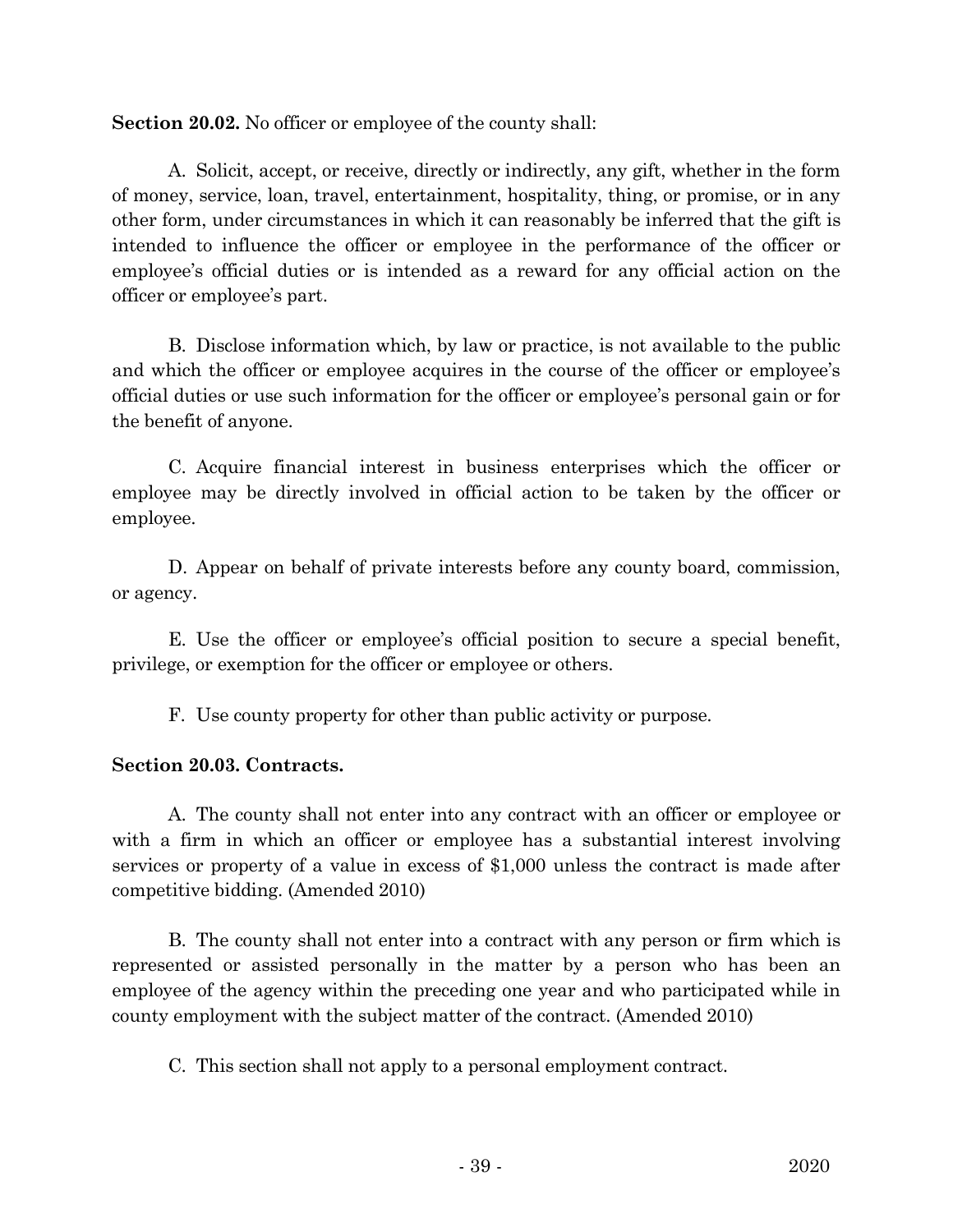## **Section 20.04. Disclosure.**

A. The mayor, councilpersons, managing director, heads and deputies of all departments, agencies, and divisions, members of boards and commissions, the purchasing administrator, and regulatory employees shall, within thirty days of assuming office, file with the board a list of all real property within the county in which such person has any right, title, or interest, a list of all business firms which contract for county business in which such person has any interest, and all of such person's places of employment, including part-time employment, all sources and amounts of income, business ownership, officer and director positions, debts, creditor interests in insolvent businesses, and the names of persons represented before government agencies. Amendments to the list, including additions, deletions, or changes in title, interest in property or of employment, shall be made within thirty days of the occurrence of the amendment. The list shall be a matter of public record; provided that the lists of regulatory employees shall not be open to public inspection. (Amended 2008, 2010, 2020)

B. Any elected official, appointed officer, employee, or any member of a board or commission who possesses or acquires such interest as might reasonably tend to create a conflict with such person's duties or authority, or who is an owner, officer, executive director, or director of an organization, or whose member of such person's immediate family, which includes parents, siblings, spouse, or children, is an owner, officer, executive director, or director of an organization in any matter pending before such person shall make full disclosure of the conflict of interest and shall not participate in said matter. (Amended 1976, 1980, 2006, 2008)

C. Penalties.

(1) Any violation of any of the provisions of this section shall, at the option of the director of finance, render forfeit and void the contract, work, business, sale, or transaction affected.

(2) Any violation of any of the provisions of this section shall constitute cause for fine, suspension, or removal from office or employment.

D. The council shall, by ordinance, adopt and may, from time to time, revise and amend such complementary provisions as may be necessary to supplement the code of ethics.

E. The mayor, the council, and the board of ethics shall be responsible for the enforcement of provisions of this article. (Amended 2008)

**Section 20.05. Board of Ethics.** There shall be a board of ethics.

A. The board shall consist of seven members. (Amended 2006)

B. The board shall annually select a chair and a secretary from among its members and shall adopt rules necessary for the conduct of its meetings.